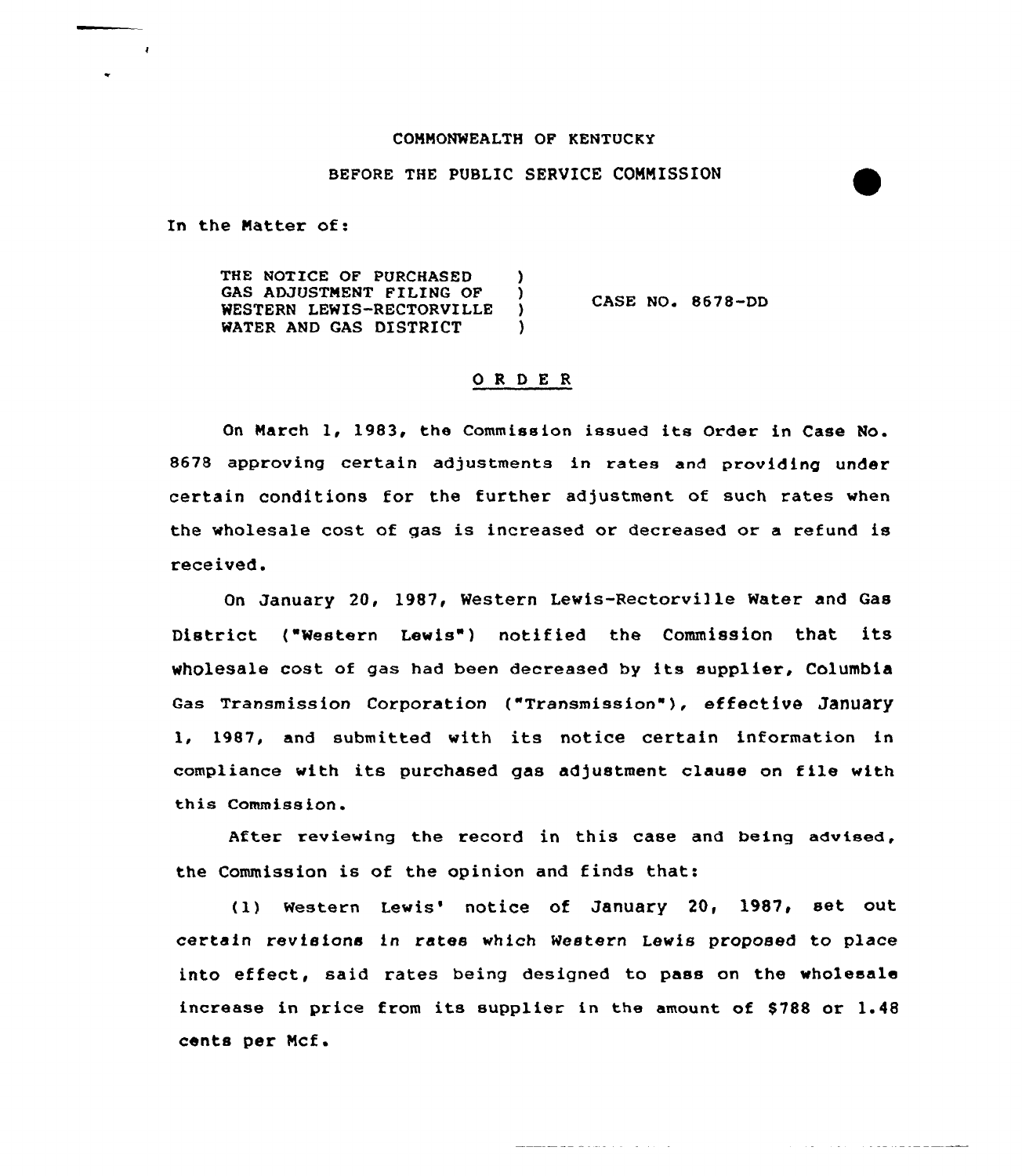(2) Transmission filed revised rates with the Federal Energy Regulatory Commission to be effective January 1, 1987

(3) Western Lewis' adjustments in rates under the purchased gas adjustment provisions approved by the Commission in its Order in Case No. 8678, dated March 1, 1983, are fair, )ust and reasonable and in the public interest and should be effective with gas supplied on and after January 1, 1987.

IT IS THEREFORE ORDERED that:

(1) The rates in the Appendix to this Order be and they hereby are authorized effective with gas supplied on and after January 1, 1987.

(2) Within 30 days of the date of this Order Western Lewis shall file with this Commission its revised tariffs setting out the rates authorized herein.

Done at Frankfort, Kentucky, this 28th day of January, 1987.

PUBLIC SERVICE COMMISSION

Chairman

Villain ssioner

ATTEST.

Executive Director